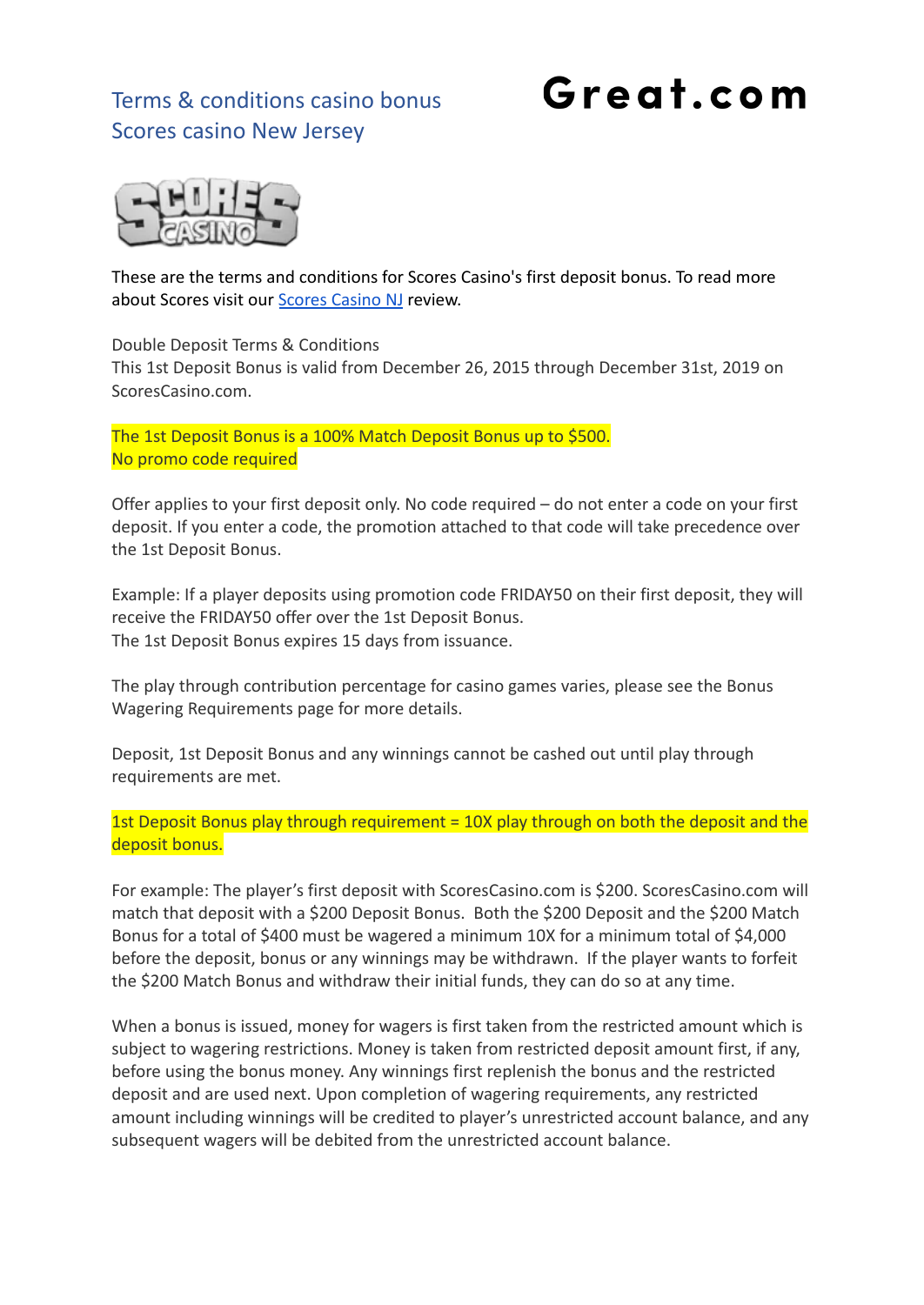### Terms & conditions casino bonus Scores casino New Jersey

Great.com

Player can forfeit the bonus at any time while it is Active in the account. Any restricted bonus amount and winnings will be forfeited and removed from the account. The amount of restricted deposit remaining will be released from the wagering restrictions and added back to the unrestricted account balance.

The 1st Deposit Bonus is non-transferable. All games at ScoresCasino.com are eligible for the play through requirement. Minimum deposit is \$10.

ScoresCasino.com reserves the right to change or cancel this promotion in its entirety at any time. ScoresCasino.com also withholds the right, at its discretion, to exclude any individual or individuals from participation.

All General ScoresCasino.com Terms & Conditions Apply

Scores Casino Bonus Wagering Requirements The wagering requirements needed to clear a casino bonus vary by game. Below are examples on how bonuses can be cleared with detailed play through contributions per game at Scores Casino:

Clearing a bonus on a 100% contribution game A player has a \$100 Casino Bonus with a 10X wagering requirement. The Player wagers \$1,000 on Berryburst (100% play through contribution).

All \$1,000 or (100%) of their wagering on Berryburst contributes towards the wagering requirements to clear the casino bonus. The wager requirements would be satisfied in this example.

Clearing a bonus on games with variable contribution games A player has a \$100 Casino Bonus with a 10X wagering requirement. The Player wagers \$500 on Berryburst (100% play through contribution), \$250 on a Starmania (20% play through contribution) and \$250 on Blackjack.

The \$500 wagered on Berryburst contributes 100% towards the wagering requirements to clear the casino bonus.

The \$250 wagered on Starmania contributes 20% towards the wagering requirements to clear the casino bonus.

The \$250 wagered on Blackjack will not count towards the bonus clearing wagering requirements.

In total the player in this example would have cleared \$550 of the 10X wagering requirements:

\$500 from game play on Berryburst.

\$50 from game play on Starmania.

\$0 from the Blackjack.

The player would still have \$450 in wagering at 100% contribution to clear the bonus.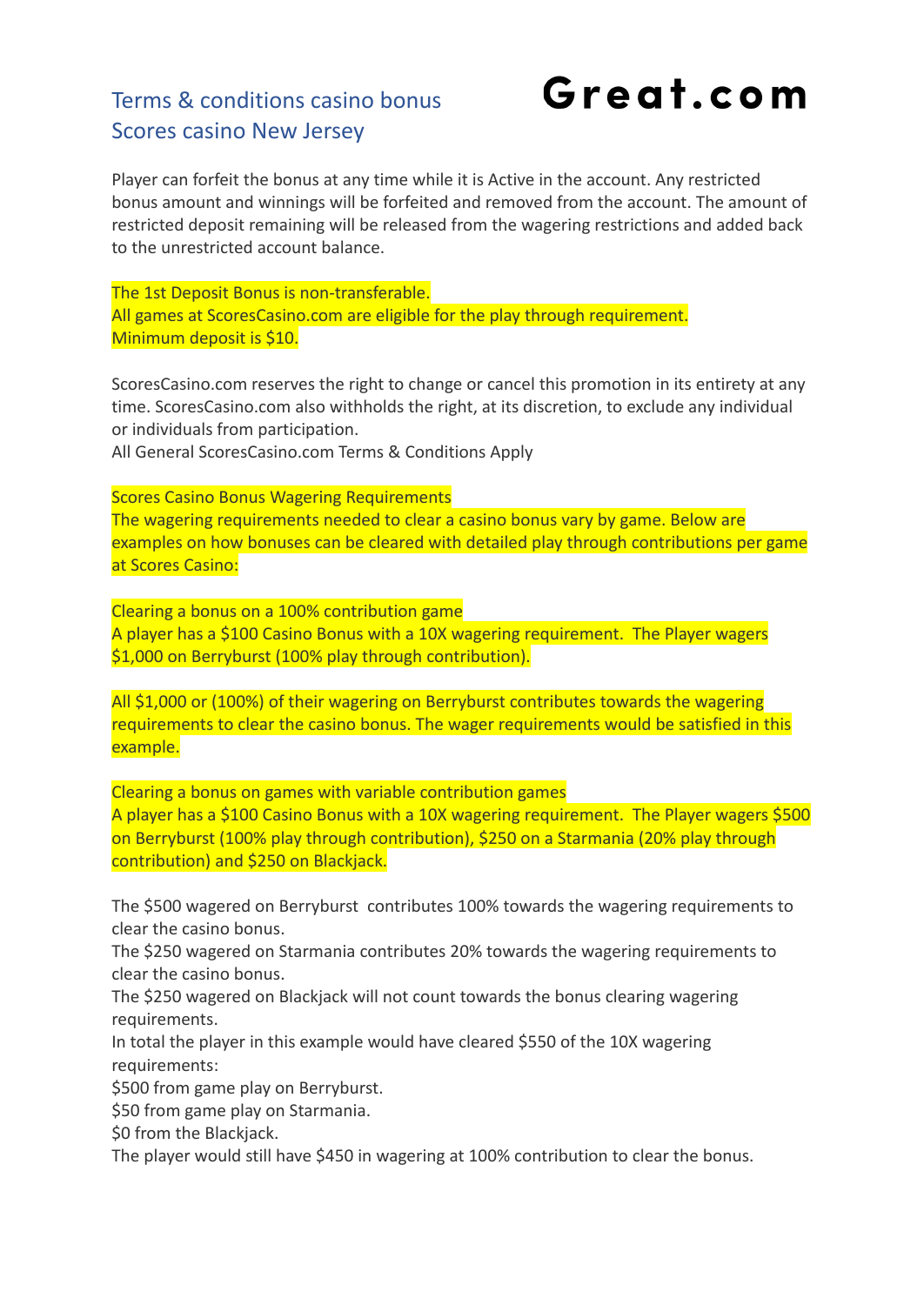Great.com

### Terms & conditions casino bonus Scores casino New Jersey

All CanPlay Casino games will contribute 100%, except the following:

GAME NAME GAME TYPE BONUS CLEARING Blood Suckers Slot 20% GoldenSlot 20% HotlineSlot 20% Jack Hammer Slot 20% Jack Hammer Slot 20% Jack Hammer 2 Slot 20% Jack Hammer 2: Fishy Business Slot 20% King Of Slots Slot 20% King of Slots Slot 20% Medusa 2 Slot 20% Monopoly Big Event Slot 20% Monster Wins Slot 20% Olympus Thunder Slot 20% Reel Rush Slot 20% Secrets of Atlantis Slot 20% Spin Sorceress Slot 20% Starmania Slot 20% Steam Tower Slot 20% Steam Tower Slot 20% Wolfpack Pays Slot 20% Xing Guardian Slot 20% Let It Ride Table 20% Three Card Poker Table 20% Deuces And Joker Wild Video Poker 20% Five Play Draw Poker Video Poker 20% Triple Play Draw Poker Video Poker 20% American Roulette Table 0% Roulette Advanced Slot 0% Blackjack Xchange Slot 0% Baccarat Table 0% Blackjack Table 0% Blackjack Single Deck Table 0% Casino Hold'Em Table 0% Craps Table 0% European Roulette Table 0% European Roulette Table 0% French Roulette Table 0% Multi Player Blackjack Table 0% Single Player Blackjack – 3 Hands Table 0% Destiny Poker Video Poker 0% Deuces Wild Video Poker 0% Game King Bonus Poker Video Poker 0%